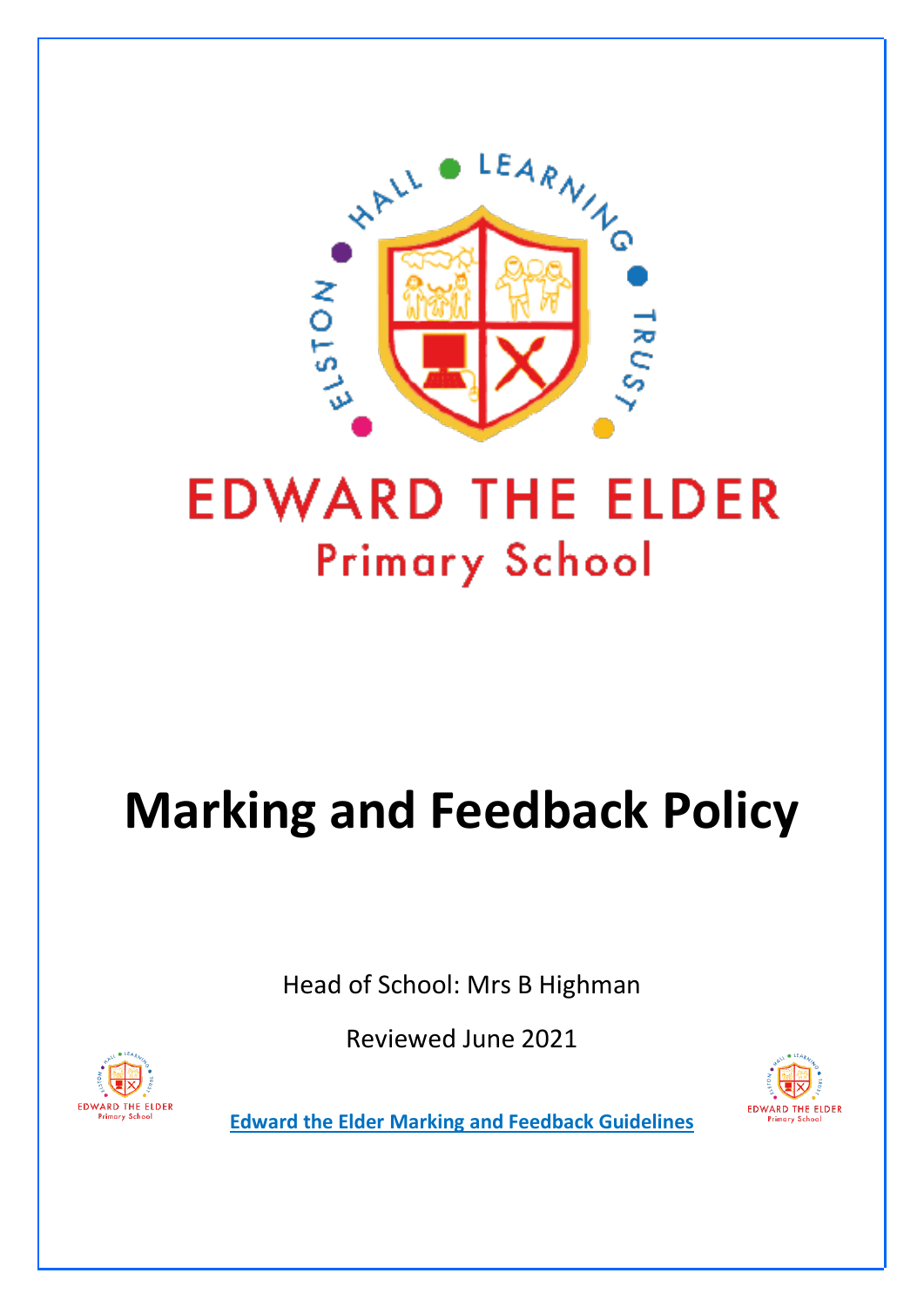| <b>SYMBOL</b>             | <b>STAFF INTERPRETATION</b>                                                                                                                                                                                                                                                                                                                                                                  |
|---------------------------|----------------------------------------------------------------------------------------------------------------------------------------------------------------------------------------------------------------------------------------------------------------------------------------------------------------------------------------------------------------------------------------------|
| Teacher's/T<br>A initials | This will be written underneath every piece of work, if the teacher is different to<br>the usual teacher, indicating who has taught and marked the work                                                                                                                                                                                                                                      |
| G                         | This indicates a group/child was heavily guided through the work                                                                                                                                                                                                                                                                                                                             |
| Ι                         | This indicates a group/child worked completely independently following the<br>initial teaching                                                                                                                                                                                                                                                                                               |
|                           | If neither G nor I are indicated, it is assumed children were taught and then given<br>the 'usual' level of support expected in a lesson, through mini plenaries, STL<br>reminders, minor support etc.                                                                                                                                                                                       |
| $\leq$                    | Taught and marked by Supply Teacher                                                                                                                                                                                                                                                                                                                                                          |
| St                        | Taught and marked by a Student                                                                                                                                                                                                                                                                                                                                                               |
| V                         | Verbal feedback given                                                                                                                                                                                                                                                                                                                                                                        |
|                           | Work completed correctly                                                                                                                                                                                                                                                                                                                                                                     |
|                           | Excellent example                                                                                                                                                                                                                                                                                                                                                                            |
|                           | Wrong answer/check again                                                                                                                                                                                                                                                                                                                                                                     |
| spelling<br>speling       | Incorrect spelling indicated and correct spelling written on top/in margin - only<br>correct words that pupils are expected to know (eg CEW words, spellings covered<br>in phonics and additional lessons). Not all spellings will be corrected - the<br>number of spellings to be corrected should reflect the child's capabilities. Child to<br>be given opportunity to practise spelling. |
| LO <sup>©</sup>           | LO Met                                                                                                                                                                                                                                                                                                                                                                                       |
| LO <sup>N</sup>           | LO Getting There                                                                                                                                                                                                                                                                                                                                                                             |
|                           | LO Not Met                                                                                                                                                                                                                                                                                                                                                                                   |
| *                         | Indicates a next step                                                                                                                                                                                                                                                                                                                                                                        |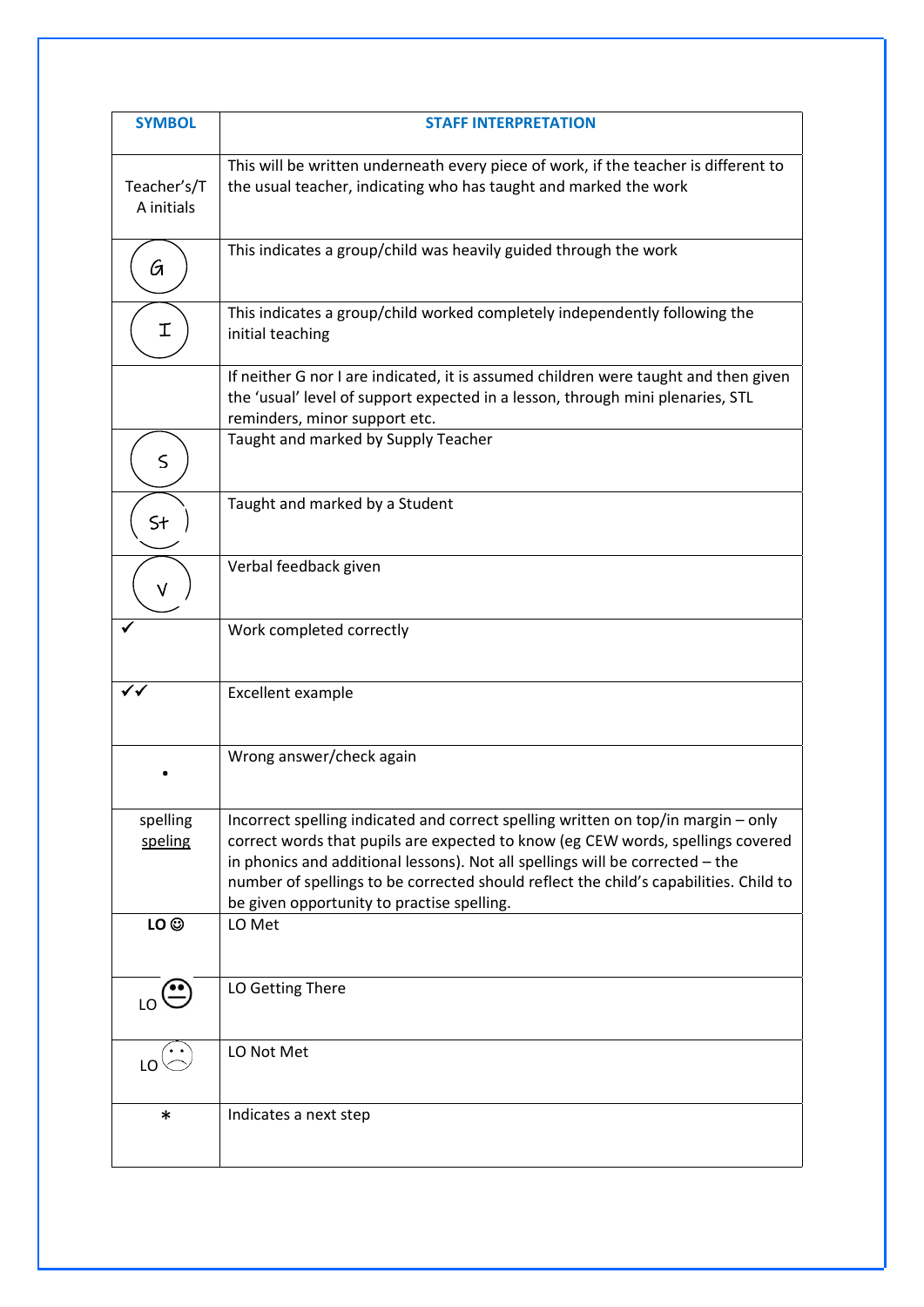## Marking Guidelines

- Work will be marked using a red pen, following the above codes.
- Feedback will be written and/or verbal and will focus firstly on the LO.
- Marking should identify the pupils' **strengths** (not just weaknesses!) and positive comments should be recorded.
- If the learning objective has been achieved then, when appropriate, the marking will provide a 'next step' designed to move pupils learning forward, if it was not achieved marking will guide pupils through the misconception and provide reinforcement tasks.
- Staff should use the STA guidelines/NC and Development Matters to identify areas for next steps.
- Marking, where possible, should be differentiated and appropriate for the ability and age of the pupils.

## Examples of different marking types:

- o A reminder prompt, how do you think…?'
- o A scaffold prompt, a direction/order, focused question, start a sentence
- o An example prompt, pupils are given a choice of words/phrases they might choose

Examples of marking which could be used to offer challenge:

- $\triangleright$  Spot the mistake... (give example and let them work out what's incorrect)
- $\triangleright$  True or false? (Give calculation or sentence, encourage them to explain answer)
- $\triangleright$  What comes next? (number sequence, phonic pattern etc)
- $\triangleright$  Do, then explain.. (have a go then explain process or thoughts)
- $\triangleright$  Missing numbers... (Use skills to unpick problem)
- $\triangleright$  Always, sometimes, never? (explain and reason)
- $\triangleright$  Continue the pattern..(apply skills)
- $\triangleright$  Other possibilities could be...? (Give on example and pupils think of others)
- $\triangleright$  Convince me.. (Explain why they believe they have done work correctly)
- $\triangleright$  Missing symbols.. (Use skills to unpick problem)
- $\triangleright$  Odd one out... (maths, phonic/spelling, grammar)
- $\triangleright$  What do you notice? (explain and reason)
- $\triangleright$  Explain your thinking...
- $\triangleright$  What else do you know about...? (show knowledge) **Top tips...** (explain processes)
- $\triangleright$  The answer is... what is the question?
	- Teachers will give pupils time to respond to marking and will remark children's responses, creating a dialogue where appropriate.
	- 'Next steps' or 'gap' marking will not be given for every piece of work, but where teachers feel this is most appropriate.